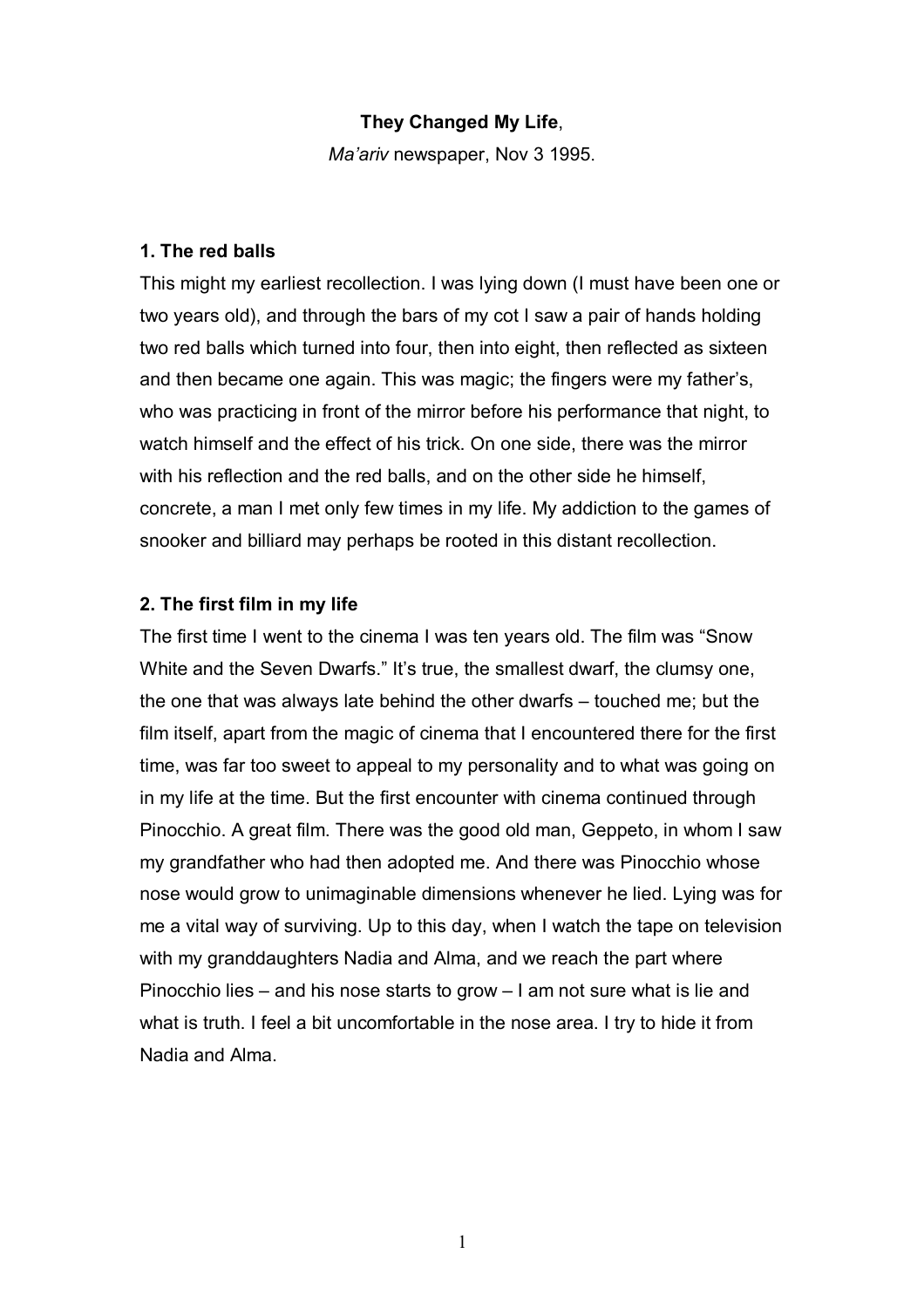### **3. A statue in Sao Paulo**

Since my early youth, I always believed that culture is to be found on the streets, on street corners. The number of museums and libraries in Sao Paulo had not grown throughout the 1940s. One early morning, with a thin tropical drizzle outside – I can't remember where I had spent the night – I suddenly came across the life-size statue of a woman, made of bronze, naked, charming and attractive. She was embraced by a man sleeping next to her. He had spent the night with her, hugging her tightly. He looked like any other man. Probably with no money for food and, for sure, without enough money to pay a prostitute.

#### **4. The Carnival**

The carnival was almost everything. Not the one on the radio – and later the television – I mean, with the music, the dancing. No, not that. The important thing was to watch the costumes, the wide variety of costumes made by the poor people, so rich in imagination. The ugly became beautiful, the pauper turned into a king, the fat became thin. But above all – and these were indeed many – the heads that were dressed up in cages – captured souls.

### **5. The Volcanic Period**

I learned to read very late. But books did follow. That was my volcanic period – all of Dostoyevsky (it was translated then into Portuguese) and Shakespeare – from "Hamlet" to "The Tempest." I used to read throughout the quiet of the night and in the morning I sneaked outside so my grandfather would think: "The boy is going to high-school." But still, he was suspicious of this grandson who had the light on all night. What for? Reading brought an electrifying vibration through my body. It was as if the books were "reading me" and not I that was reading them. Then came the next volcano – A small record club opened in my neighborhood. Entrance was free. Only classical music, on headphones. And so began the turn of Beethoven's nine symphonies (that was all they could offer of Beethoven). I listened to them from beginning to end, endlessly, and when the turn of the ninth came – I filled with tears. It was there that I found the answer to pain and suffering – the answer to oppression, insult, madness, poverty and downfall. Also to hope

2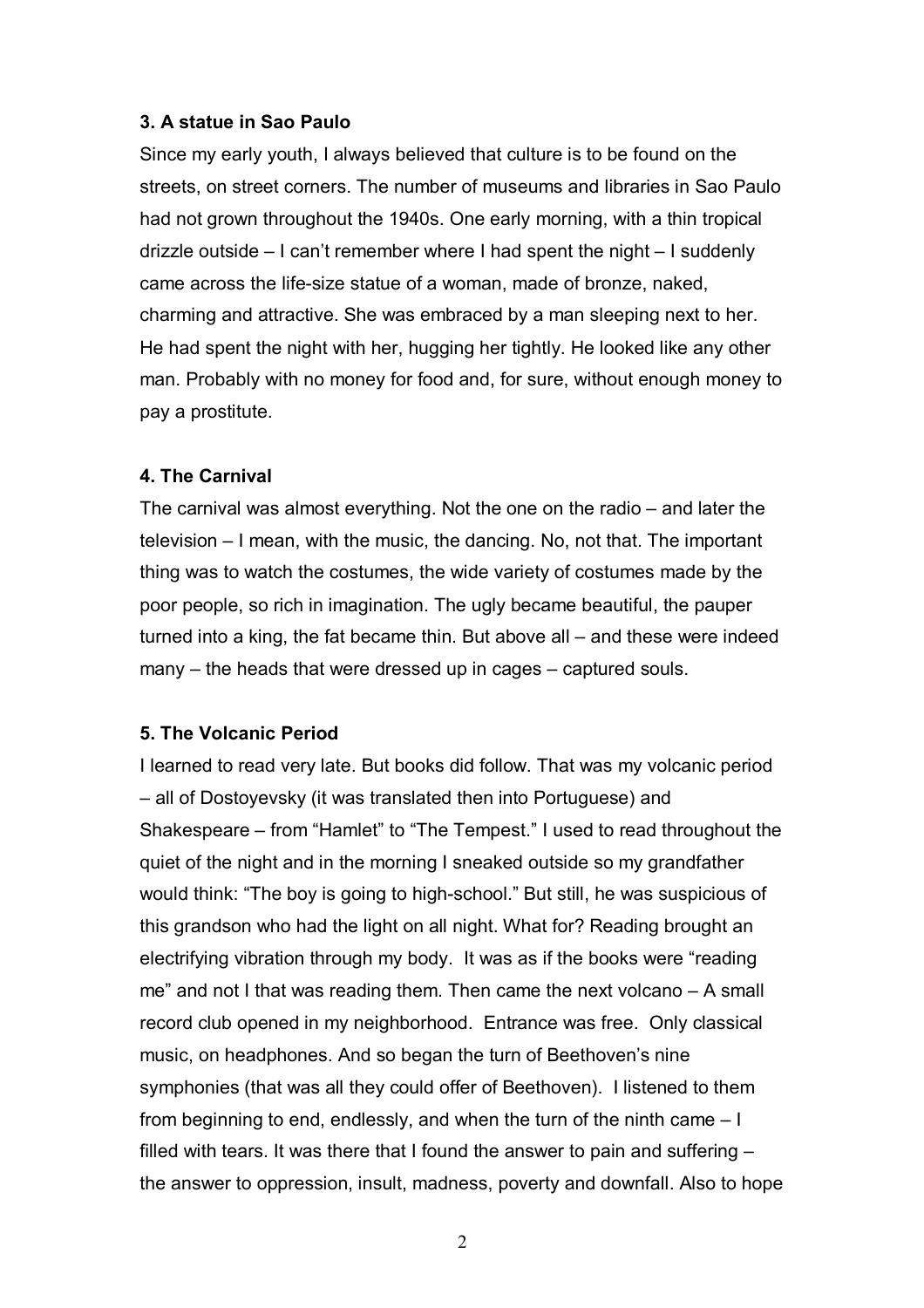and optimism, which we all needed – the Brazilian people and me as one of them. And the last volcano – Vincent Van Gogh. The Brazilian media mogul, Assis de Chateaubriand, decided to dedicate an entire floor in the huge building of his newspaper to an art museum, especially modern art (with free entrance). And the talented architect, Leena Bo, hung one of the most beautiful works of art in his collection – a Van Gogh painting – opposite the elevator doors on the third floor. So, when the doors of the elevator opened, the painting would appear, in a special framing and all the clerks and journalists working in the upper floors of the building could watch the painting of this genius, even if for a few seconds. A year later I went to Buenos Aires and on the way back – by ship – I brought with me the book of Van Gogh's letters, which you couldn't get in Portuguese, only in Spanish. At customs they demanded I pay for it. I didn't have any money and apparently, I insulted someone there for this strange request for money. Not a second passed and two giants held me up in the air and threw me out into the sun and the scalding hot asphalt outside the customs. They threw behind the book I had longed for so much, which I own to this day, damaged because of the fall. A few years later, Andre Schwartz-Bardt told me that when he left Paris for a few years, to write "The Last of the Just", he took with him only one book (Van Gogh's letters) to be his guide to "artistic behavior".

#### **6. The Carnival again**

In the Sao Paulo Carnival, certain ethnic groups found city squares to dance their own dances, non-Brazilian dances. One of these groups was the Syrian-Lebanese community. For the first time I saw the traditional Debka dance, monotonous but very impressive. Their community was a large one and leading this human rhythmic body was a man with a scarf in his hand. We know this dance well over here. The newborn state of Israel used to send guides to the Zionist youth movements in Brazil to teach dances, among them the Debka. But also other folk dances like "El Ginat Egoz" and "Shaavtem mayim". I had never seen anything more ridiculous - everybody dancing as if they were ballerinas in a ballet school in Vienna. That was it for me. I was glad years later, to come across Dan Ben-Amotz's article in the "Maariv"

3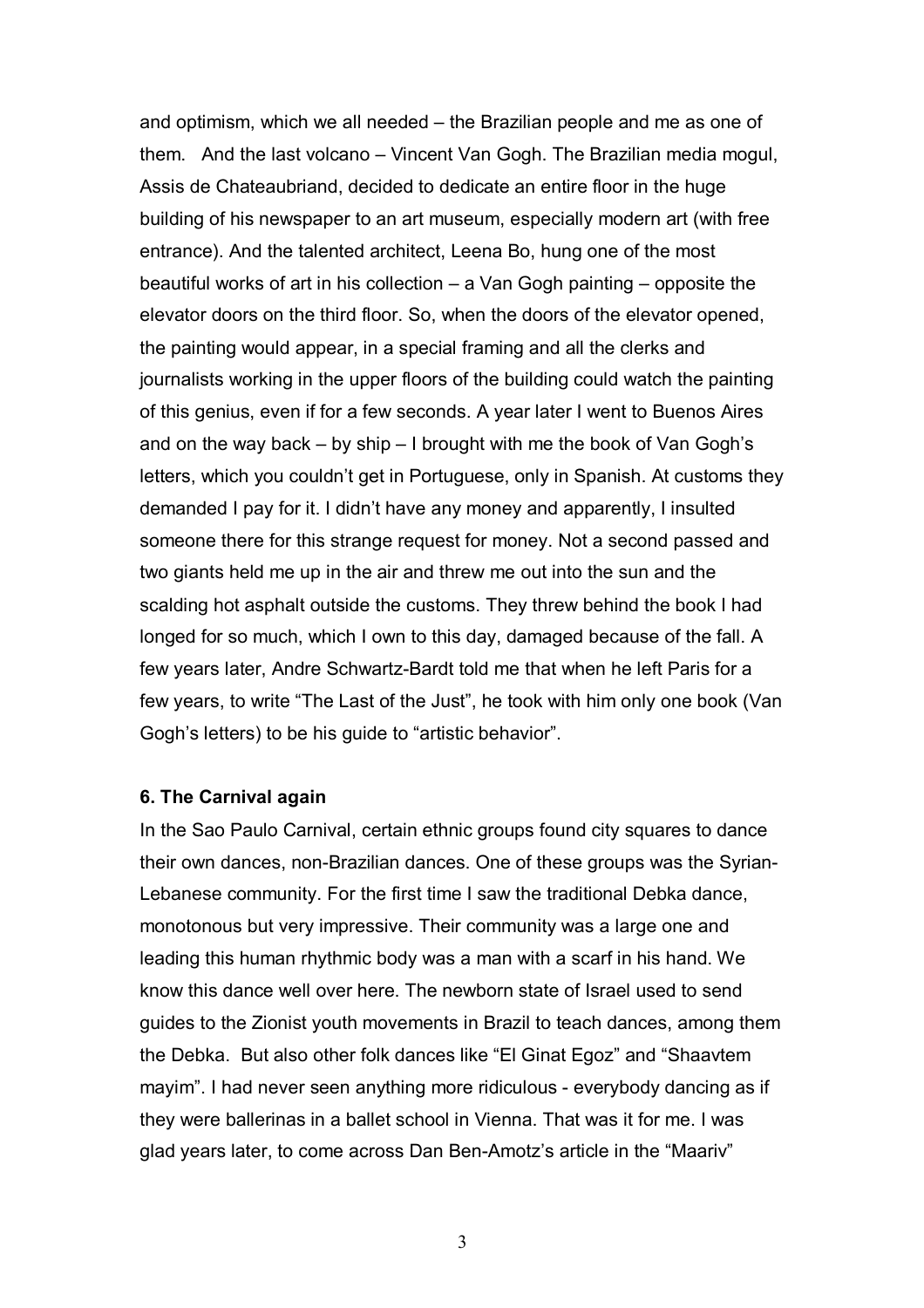newspaper, where he commented about the lack of authenticity of these dances at the "Dalia Festival" – the folk dancing haven of the time.

## **7. Battleship Potemkin**

When I first came to Israel I joined Kibbutz Bror Hayil, which had a Portuguese-speaking community. The members came up to me and suggested – what do you think about presenting a movie each week, a good movie! They saw me as the "expert from Paris." I took up this offer with excitement. I planned the first movie I would present – "Battleship Potemkin." In this socialist community, a place whose ideals were against oppression and injustice, it was right to present the greatest movie in film history – Eisenstein's film, with the death of the sailor Vakolinchuk and the massacre of the people by the Tzar's army on the steps of Odessa. The kibbutz had a very large dining room. That night the dining room didn't have a single seat free. I spoke in Portuguese, because I still didn't know Hebrew then and the screening of the masterpiece began. I was concentrated on the film and didn't notice what was going on: in the middle of the screening. Slowly, the entire audience had left the hall. They did it very quietly, out of respect for me and maybe not to offend the expert from Paris. The dining room was empty. I thought to myself, I made a mistake, maybe I should have screened Griffith's "Birth of a Nation". Not because of its content, but because of its name.

# **8. Old Aunt China**

One Morning Hayim Hefer asked me if he could screen my film *Old Aunt China* at the Hammam club, in Jaffa, that night. I told him I doubted whether the film would suit the place: Neither Jacques Prevert, who wrote me the prologue, nor Germaine Taillefere who composed the music, nor even Jean-Pierre Rampal, playing the flute, suited the atmosphere of the Hammam. But Hayim insisted – "We want the Hammam to be also a cultural club, and that includes good movies".

At night, during the screenng, there was shouting and booing. Dan Ben-Amotz, the moderator of the event, was furious. Yigael Tumarkin got furious too. Nehama Hendel, the singer, shouted "But Dan, you can't make the audience watch what they don't want to!" Ben-Amotz replied, "Whoever wants

4